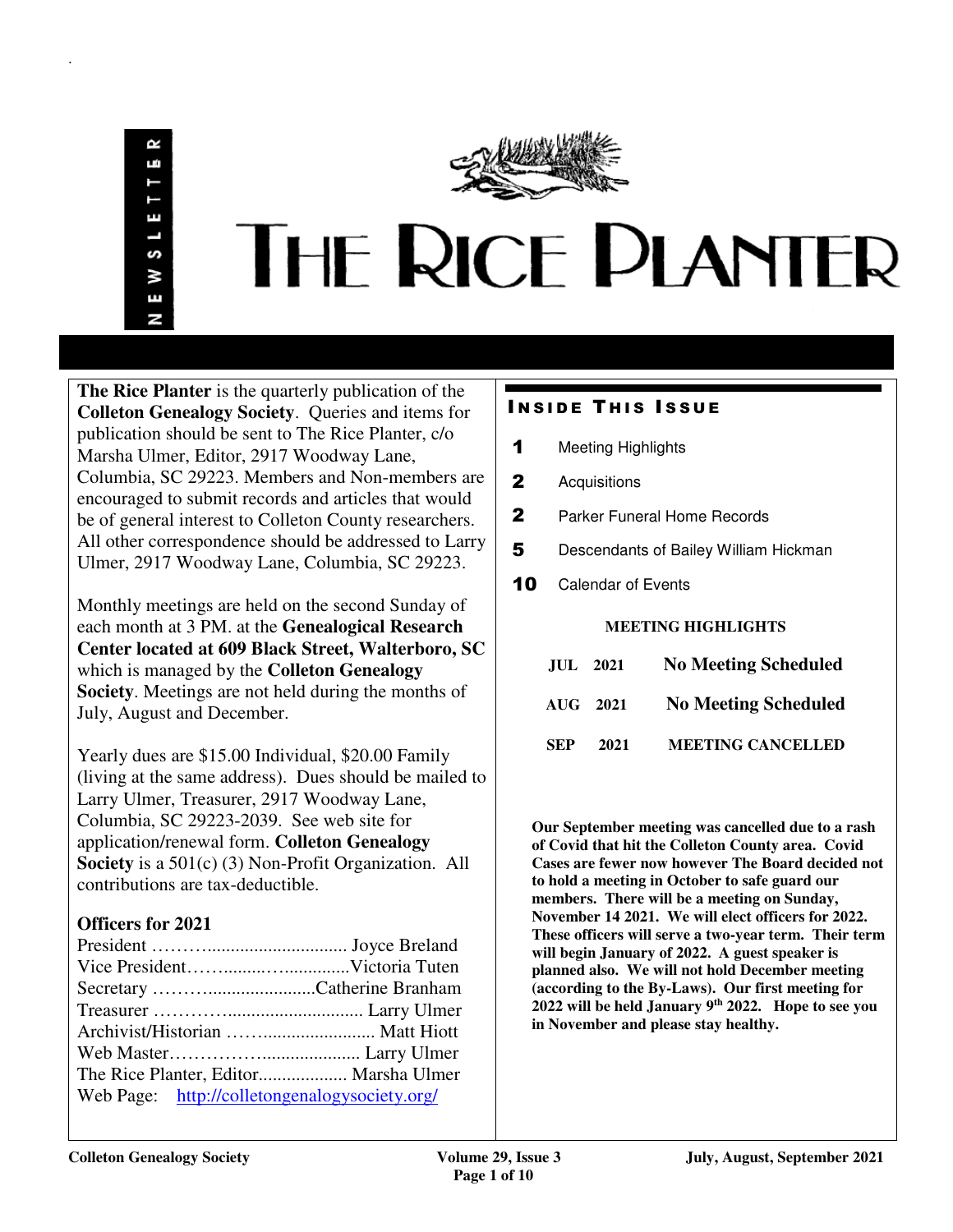# **ACQUISITIONS AND DONATIONS**

### **Monetary Donations were gratefully received from: Virginia Baska Martha Johnson Olivia Brissie LaClariere Laffette Richard Cooler Bernie Crosby Deloris Layne Beverly Gilmore Moultrie Plowden Robert E. Harper Clarence Ryan Michael Witsell**

# **PARKER FUNERAL HOME RECORDS**

# **Jeffords, Emmie Mae Hatchell**

.

b. Apr 04 1922 Florence, SC d. Nov 24 1961 Colleton County, SC bur: Effingham Cemetery, Florence County, SC Divorced Father: Wylie Harry Hatchell Mother: Lena Collins

# **Jenness, Charles Edward**

b. Mar 12 1878 Colleton County, SC d. Jun 23, 1961 Walterboro, SC bur: Rice Patch Christian Church Cemetery, Colleton County, SC Occ: Retired Carpenter Spouse: Camie Sanders Father: Frank P. Jenness b. New Hampshire Mother: Caroline Polk b. Islandton, SC Son: Sanders Jenness of Ridgeland, SC Bro: Jimmy Jenness of Islandton, SC George Jenness of Wilmington, NC Sis: Mrs. T. H. Tindal of Pembroke, GA Mrs. H. R. Padgett of Islandton, SC Mrs. T. E. Polk of Lodge, SC

# **Johnston, David Edward**

b. May 10 1876 Summerville, SC d. Sep 30 1961 Colleton County Hospital, Walterboro, SC bur: Evergreen Cemetery, Beaufort, SC Spouse: Annie Easterlin Occ: Retired Farmer Father: Phillip Johnston b. Charleston County, SC Mother: Annie Smoak b. Dorchester County, SC Son: James D. Johnston of El Paso, TX Charles E. Johnston of Charleston, SC Lee E. Johnston of Cottageville, SC Dau: Mrs. Walter Beckmann Jr. of Charleston, SC Mrs. E. J. Schumann of Charleston, SC Mrs. Art Nix of Burton, SC 31 grandchildren and 49 Great Grandchildren

#### **Kathan, Lugia Carter**

b. Sep 07 1879 Ruffin, SC d. Feb 07, 1961 Bells, Ruffin, SC bur: Tabor Methodist Church Cemetery Spouse: William Thomas Kathan Father: Hansford Duncan Carter b. Barnwell County, SC Mother: Lugia Padgett b. Ruffin, SC

# **PARKER FUNERAL HOME RECORDS cont'**

# **Kicklighter, John Luther**

b. Jul 18 1913 Islandton, Colleton County, SC d. Jul 15 1961 N. Dist. Hosp., Pompano Beach, FL bur: Bedon Baptist Church Cemetery, Colleton County, SC Spouse: Pauline Hicks McDaniel Father: Thomas Henry Kicklighter b. Colleton County, SC Mother: Viola Smith Kicklighter Hiott b. Colleton Co, SC Son: Thomas Luther Kicklighter Jr of Pompano Beach, FL Step-Son: Eli McDaniel of Charleston, SC Emory McDaniel of Charleston, SC Half-Bro: Richard R. Hiott Half-Sis: Mrs. Edith McKinney of Walterboro, SC Mrs. Lewis Lemacks of Walterboro, SC 4 Grandchildren

### **Kinard, Eugene**

b. Jan 05 1874 Colleton County, SC d. Feb 02, 1961 Colleton County Hospital, Walterboro, SC bur: Zion Baptist Church Cemetery Spouse: Mrs Till Saunders and Mrs. Molly Way Sykes Occ: Farmer and Carpenter Father: William Allen Kinard b. Barnwell County, SC Mother: Stacy Ann Carter b. Barnwell County, SC Dau: Mrs. Jose Lerma of Long Beach, CA Sis: Mrs. Lucia Way of Walterboro, SC

### **King, Gerald Lenwood**

b. Aug 28 1934 Belton, SC d. Nov 14, 1961 Colleton Co Hospital, Walterboro, SC bur: Belton Cemetery, Belton, SC Spouse: Barbara Atkins Father: John Thomas King, b. Belton, SC Mother: Beulah Owens b. Belton, SC Bro: John T. King Jr of Charleston, SC Harold Thomas King of Charleston, SC Larry O. King of Charleston, SC Earl W. King of Charleston, SC Sis: Mrs. W. E. "Kathleen" Campbell of Belton, SC Mrs. Valdee Jewell Seames of Norfolk, VA

# **Koger, James Henry SR.**

b. Sep 30 1877 Colleton County, SC d. Dec 19 1961 Colleton County Hospital, Walterboro, SC bur: Live Oak Cemetery Occ: Retired Superintendent of the Streets in Walterboro, SC Spouse: Susie Calfee Father: Joseph A. Koger b. Colleton County, SC Mother: Annie Campbell b. Colleton County, SC Son: James H. Koger Jr of Walterboro, SC Dau: Mrs. R. T. Dean of Walterboro, SC Bro: Joseph C. Koger of Walterboro, SC Sis: Mrs. Edith K. Francis of Walterboro, SC 6 Grandchildren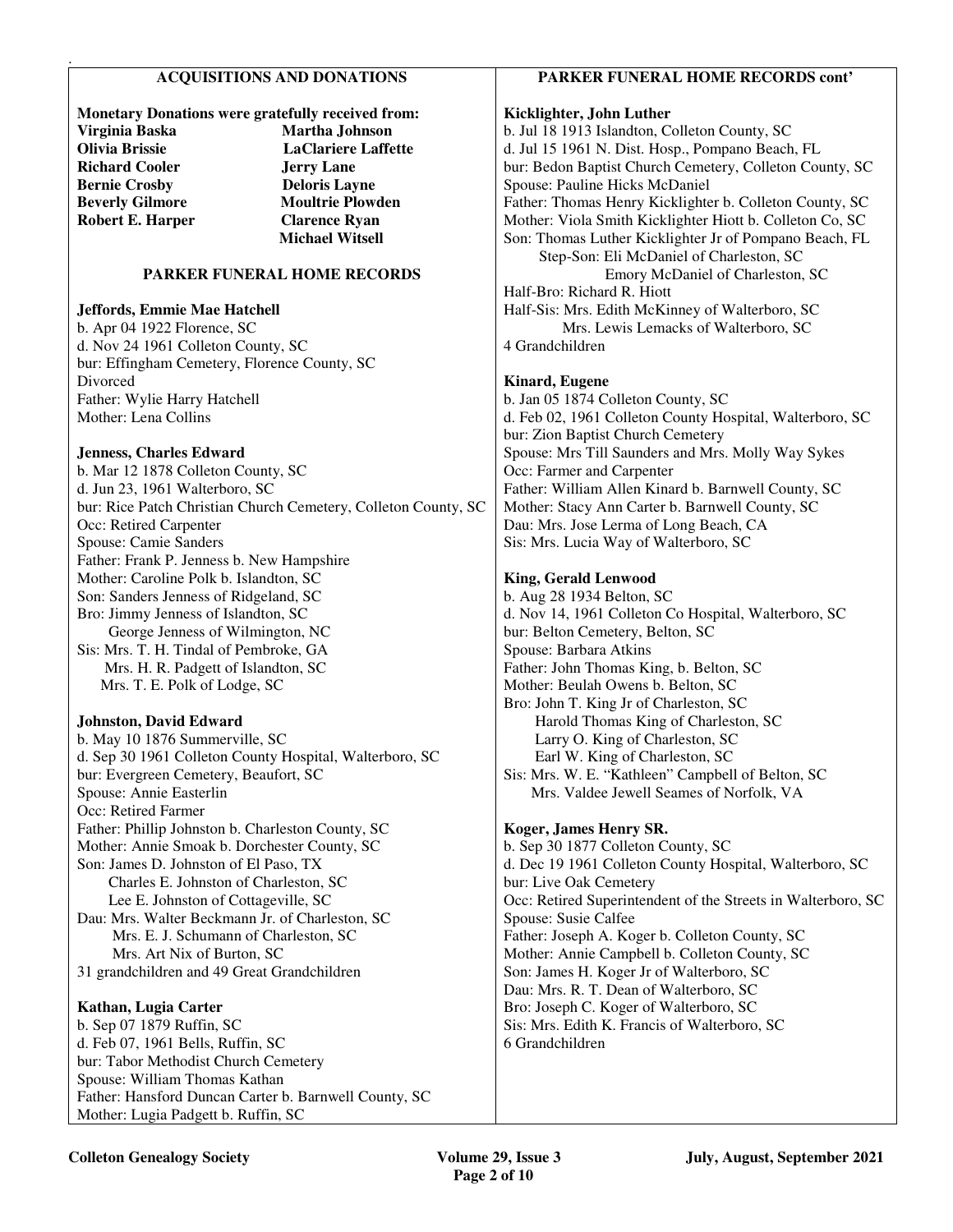# **PARKER FUNERAL HOME RECORDS cont'**

# **Lane, Melvin Oliver**

.

b. Oct 26 1894 Hampton County, SC d. Oct 07 1961 Colleton County Hospital, Walterboro, SC bur: Ebenezer Cemetery, Yemassee, SC Occ: Yenassee Businessman Spouse: Annie Mae Harshaw Father: J. T. Lane b. Hampton County, SC Mother: Mamie Bootle b. Colleton County, SC Son: Melvin O. Lane Jr of Yemassee, SC James H. Lane of Yemassee, SC Dau: Mrs. J. C. Sanford of Walterboro, SC Mr. C. E. Cain of Phil., PA Bro: Connie F. Lane of Sav, GA Clyde C. Lane of Sav, GA William H. Lane of Augusta, GA Sis: Mrs. Robert Mixon of Yemassee, SC Mrs. Earline Ott of St. Matthews, SC Mrs. Wattie Tuten of Varnville, SC Mrs. Eddie Minnick of Charleston, SC Miss Myrtis Lane of Sav, GA Mrs. Richard Jakeman of Sav, GA Mrs Jimmy Duckworth of Sav, GA 9 Grandchildren **Lemacks, Henry Cecil**  b. Nov 21 1902 Colleton County, SC d. Mar 15, 1961 Coleton County Hospital, Walterboro, SC bur: Doctors Creek Baptist Church Cemetery Occ: Retail Liquor Store Dealer 1 st Spouse: Willie Bazzle 2<sup>nd</sup> Spouse: Emily Ulmer Father: Mr Lemacks b. Colleton County, SC Mother: Melinda Walling b. Colleton County, SC Son: W. C. Lemacks of Newberry, SC Monnie Lemacks of Medford, OR Willie Lemacks of Walterboro, SC Dau: Mrs. Retha Lemacks of Beaufort, SC

 Mrs. William Whetzel of Walterboro, SC Half-Bro: Edison Walling of Walterboro, SC George Walling of Walterboro, SC 12 Grandchildren

# **Linder, Lula Hiott**

b. Jul 26 1885 Colleton County, SC d, Mar 05 1961 Colleton County Hospital, Walterboro, SC bur: Mt. Carmel Spouse: George E. Linder Sr Father: Henry Hiott b. Colleton County, SC Mother: Harriett Griffin b. Colleton County, SC Son: George E. Linder Jr of Columbia, SC Raymond Linder of Beaufort, SC Ellsworth Linder of Walterboro, SC Dau: Mrs. Yank Schwartz of Sav, GA Mrs. R. L. Kane of Sav, GA Mr. C. C. Harrison Jr of Sav, GA Sis: Mrs. Susie Beach of Walterboro, SC 9 Grandchildren and 1 Great Grandchild

# **PARKER FUNERAL HOME RECORDS cont'**

# **Litchfield, Christopher Columbus**  b. Jun 12 1880 North Carolina d. May 11 1961 Colleton County Hospital, Walterboro, SC bur: Black Creek Baptist Church Cemetery

Occ: Retired Farmer Spouse: Annie Givens Father: George Dillon Litchfield b. North Carolina Mother: Penelope Hewitt b. North Carolina Son: Arthur L. Litchfield of Charleston, SC D. Leon Litchfield of Walterboro, SC Dau: Mrs. Erma L. Winn of Sav, GA Miss Virgie Litchfield of Walterboro, SC 6 Grandchildren 3 Great Grandchildren **Locklair, Myrtle Campbell**  b. Aug 15 1914 Fairfield County, SC d. Jan 03 1961 Walterboro, Colleton County, SC bur: Live Oak Cemetery Spouse: Alton Brooks Locklair Father: John Wesley Campbell b. Columbia, SC Mother: Alma G. Peake Campbell Eaddy b. Lugoff, SC

Bro: Sgt. M. J. Campbell (stationed in Japan) T. J. Campbell of Florence, SC Half-Bro: J. T. Eaddy of Florence, SC Sis: Mrs. Tim Poston of Charleston, SC

Mrs. Roy Deas of Florence, SC

### **Londos, Gust Steven**

b. Jun 21 1889 Samos, Greece d. May 19, 1961 Beaufort County Hospital, Beaufort, SC bur: Live Oak Cemetery 1 st Spouse: Frances Londos 2 nd Spouse: Ellen Pellum Occ: Merchant Father: Steven Londos b. Samos, Greece Mother: Mary b. Samos, Greece Five children by Frances Londos One by Ellen Pellum Londos Dau: Mrs. Richard Lewandowski of Port Huron, Mich. Mrs. William Hanna Mrs. R. J. Jonthtunen Miss Gust June Londos of Seabrook, SC Mrs. J. A. Johnsich Sis: Miss Kallinika Londos (Catholic Nun) of Greece Miss Londos (Catholic Nun) of Greece

# **McMillan, Dallas Alford**

b. Mar 15 1948 Colleton County, SC d. Sep 13 1961 Jericho, SC (Bike/car accident) bur: Ackerman Cemetery Father: James Grady McMillan b. Colleton County, SC Mother: Vivian Ackerman b. Colleton County, SC Bro: William Bruce McMillan (US Navy Stationed in Cuba) James Grady McMillan Jr (US Navy stationed in Portsmouth, VA) Sis: Mrs. Ned Mathis of Waukegan, Ill Miss Vivian Delores McMillan of Jericho, SC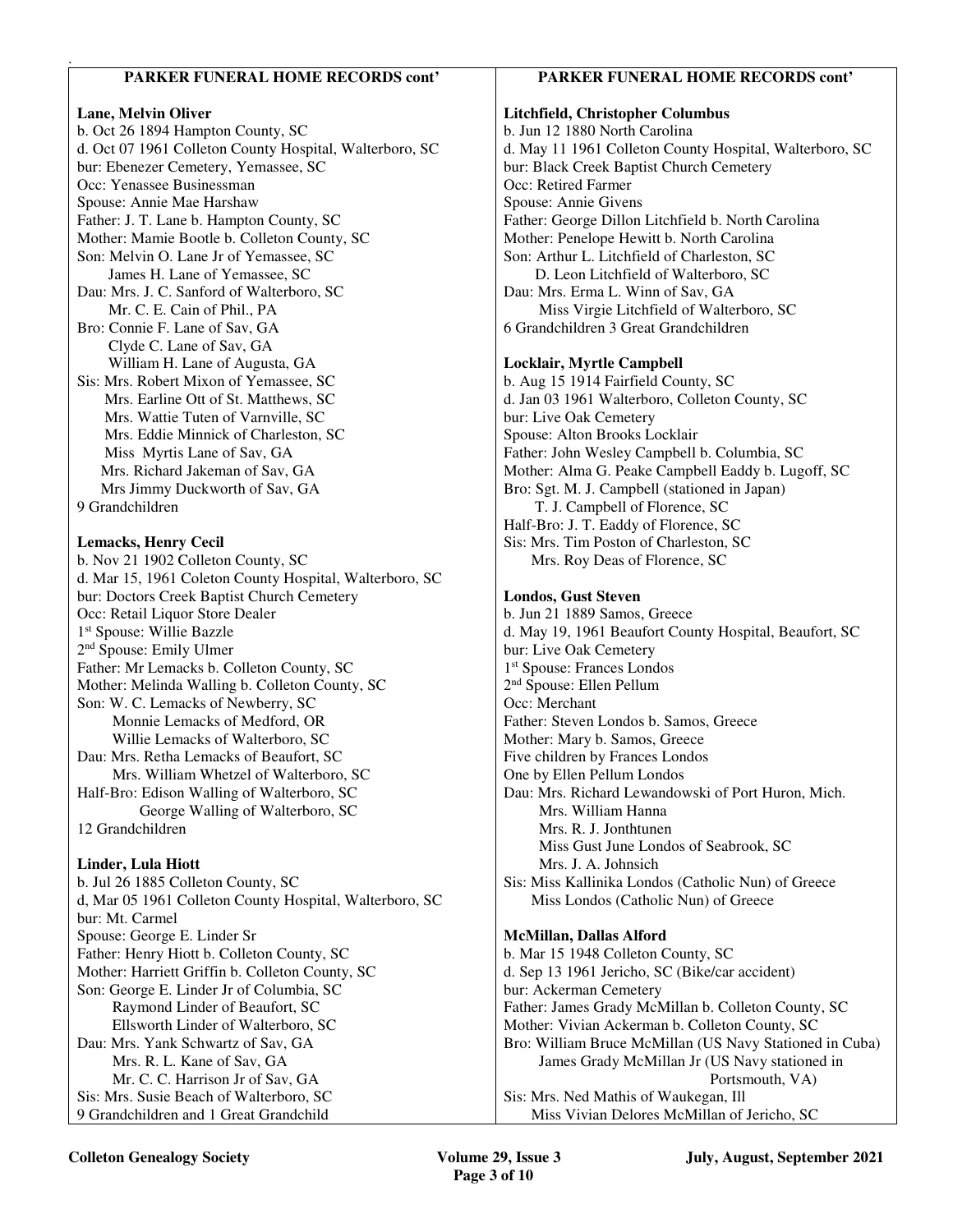# **PARKER FUNERAL HOME RECORDS cont'**

.

**Mathis, Samuel Aaron**  b. Jul 19 1874 Lee County, SC d. Jun 19 1961 Colleton County, SC bur: Live Oak Cemetery Spouse: Sudie Lennora Wingate Occ: Retired Butcher Father: James J. Mathis b. Lee County, SC Mother: Eugenia Daughtery b. Lee County, SC Son: Heyward M. Mathis of Chester, SC John L. Mathis of Walterboro, SC Warren D. Mathis of Ft Lauderdale, FL Walter D. Mathis of Williston, SC Sam Mathis, Jr. of Walterboro, SC Dau: Mrs. Horace Skinner of West Covina, CA Mrs. Ernest L. Padgett of Lodge, SC Mrs. Frank Cunnane of Walterboro, SC Mrs. Clark Phipps of Abilene, TX Bro: Madison Mathis of Manning, SC Sis: Mrs. Maggie Holoday of Manning, SC Mrs. Eva Brown of Bishopville, SC 18 Grandchildren 11 Great Grandchildren (There a two records one has birth date as Jul 19 1874 the other has birth date as (hand written correction of Jul 19 1877 all other information is the same). **Mears, Lillie Evans**  b. Jan 01 1880 Orangeburg County, SC d: Jul 07 1961 Varnville, SC bur: Varnville Cemetery Occ: Retired School Teachert Spouse: Lonnie Mears Father: Thomas Evans b. Orangeburg, SC Mother: Martha Shuler b. Orangeburg, SC Dau: Mrs. Magdalyn Mears Fraser of Beaufort, SC Bro: Edgar S. Evans of Columbia, SC Sis: Miss Mattie Evans of Elloree, SC Mrs. F. W. Mellard of Wash., DC 2 Grandchildren Miss Lyn and Miss Lee Fraser

# **Ming, Anthony Joseph**

b**:** Nov 09 1907 Riverside, New Jersey d: Aug 14 1961 Killed Airplane Crash Rt 3, Walterboro, SC bur: Fair View Cemetery, Middletown, New Jersey Spouse: Joan Mooney Occ: Vice President Frederick Bayer and Associates Inc, Father: Anthony Ming b. New Jersey Mother: Annie Blankemeyer b. New Jersey

# **Moorer, Allie Grey Buchanan**

b. Sep 16 1887 Tazewell, VA d. Jan 23 1961 Forest Hills Rest Home bur: Live Oak Cemetery Spouse: Joseph McQuillan Moorer Father: Augustus Beauregard Buchanan b. Tazewell, VA Mother: Nancy Chapman b. Tazewell, VA Dau: Mrs J. Willis Cantey of Columbia Mrs. W. Neville James of Alabama Bro: Judge A. C. Buchanan of Tazewell, VA 8 Grandchildren

# **PARKER FUNERAL HOME RECORDS cont'**

**Motes, Carrie Brown**  b. Jun 04 1901 Sycamore, SC d: Apr 18 1961 Colleton County Hospital, Walterboro, SC bur: St Johns Baptist Church Cemetery 1 st Spouse: Sammy Hiers 2 nd Spouse: W. H. Motes Father: Henry L. Brown b. Allendale, SC Mother: Emma Cope b. Allendale, SC Son: Lester Hiers of Moncks Corner, SC Dau: Mrs. Jacob Pellum of Walterboro, SC Mrs. D. C. Corbitt of Walterboro, SC Mrs. T. M. Youmans of Walterboro, SC Mrs. Rena Crews of Walterboro, SC Mrs. T. E. Seigler of Walterboro, SC Bro: Eddie Brown of Fairfax, SC Henry Brown of Fairfax, SC Willie Brown of Sycamore, SC Sis: Mrs. Mary Jane Johns of Sav. GA Mrs. Janette Miller of Hampton, SC

# **Murdaugh, Annie Josephine Dopson**

b: Jun 28 1892 Colleton County, SC d: Sep 19 1961 Islandton, SC bur: Cross Swamp Methodist Church Cemetery Spouse: Henry Joseph Murdaugh Father: Joseph Dopson b. Colleton County, SC Mother: Annie Liza Hay b. Hampton County SC Son: J. H. Murdaugh of Lodge, SC E. H. Murdaugh of Lodge, SC Clinton Murdaugh of Lodge, SC W. Howard Murdaugh of New Ellenton, SC Jackie E. Murdaugh of Keesler AFB Miss. Dau: Mrs. Cecil Mitchell of Beaufort, SC Mrs. Rudolph Mills of Islandton, SC Bro: N. E. Dopson of Islandton, SC E. G. Dopson of Islandton, SC Witsell Dopson of Islandton, SC Eddie Dopson of Islandton, SC 18 Grandchildren

# **Murdaugh, Eugene Hay**

b. Jan 25 1925 Bamberg County, SC d. Nov 27 1961 Colleton County Hospital, Walterboro, SC bur: Cross Swamp Methodist Church Cemetery Occ: Logging Foreman Spouse: Evelyn Mildred Ponds Father: H. J. Murdaugh b. Colleton County, SC Mother: Annie Dopson b. Colleton County, SC Son: Donny, Seal, and Robert Murdaugh Dau: Peggy Murdaugh Bro: Joseph Murdaugh of Charleston, SC Clinton Murdaugh of Lodge, SC Howard Murdaugh of New Ellenton, SC Jackie Murdaugh of Keesler AFB, Miss. Sis: Mrs. W. C. Mitchell of Beaufort, SC Mrs. Rudolph Mills of Islandton, SC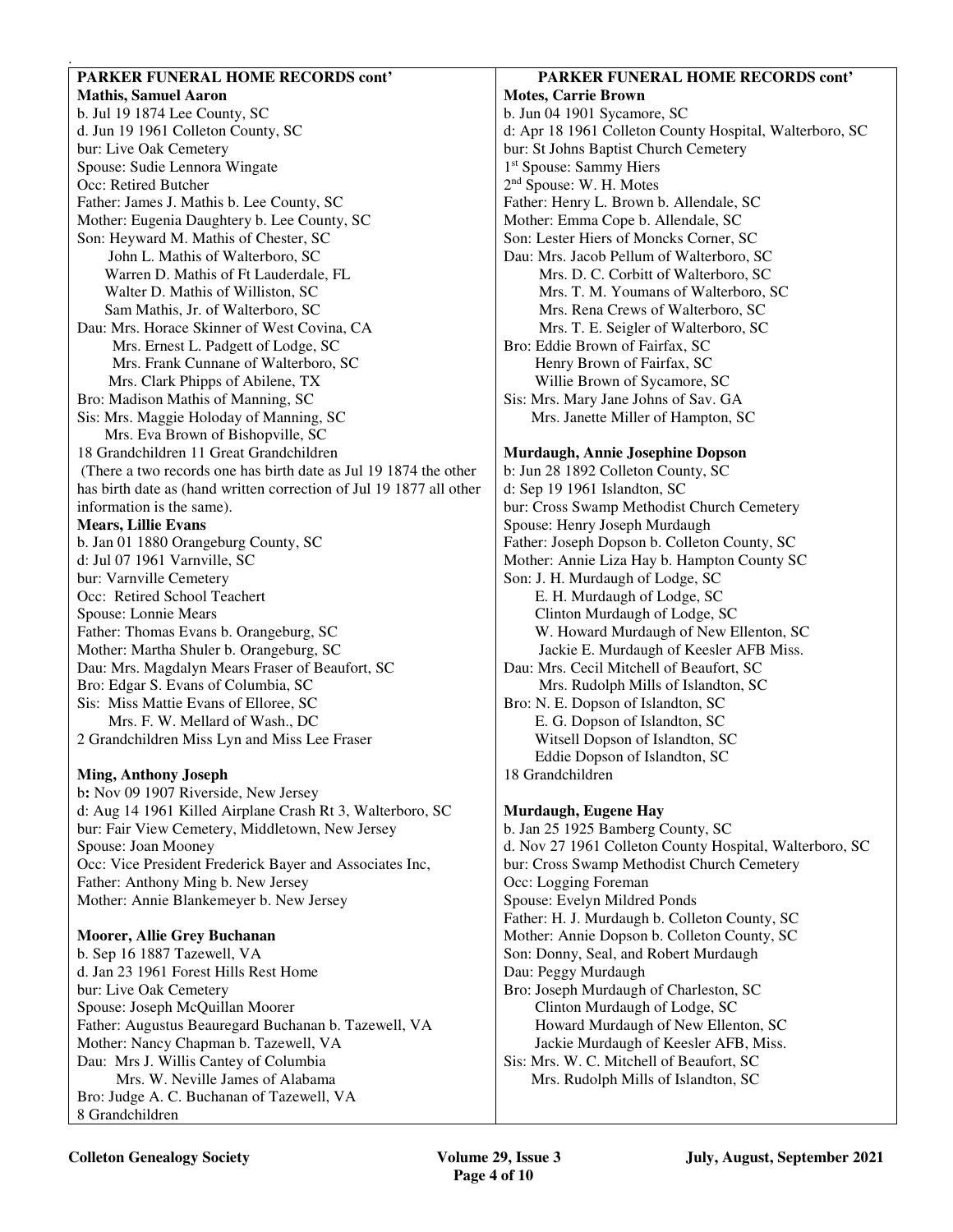#### **DESCENDANTS OF BAILEY WILLIAM HICKMAN Generation Five**

 374. **Clyde Winston Hickman**, born August 4 1920, died April 29 1994 in Charleston Co, SC, buried in Live Oak Memorial Gardens, Charleston, Charleston Co, SC. He married **Margie Davis**, born March of 1927, died September of 1998, buried in Live Oak Memorial Gardens, Charleston, Charleston Co, SC.

*Children:*

.

- 817 i. Carolyn Hickman, born November 12 1949. She married Paul McCale, August 22 1968, born August 23 1947.
- 818 ii. Margaret Hickman, born May 30 1951 in Charleston Co, SC, died February 14 2014 in Ravenel, Charleston Co, SC, buried in Live Oak Memorial Gardens, Charleston, Charleston Co, SC. She married Donald Edward Davis, February 06 1969 in Charleston Co, SC, born August 27 1945.
- 819 iii. Gloria Hickman, born January 06 1950. She married (1) Robert Glenn Mock Sr, July 23 1965 in Charleston Co, SC. She married (2) Stanley Charles Rook, October 10 1981 in Charleston Co, SC.

375. **Hazel Lee Hickman**, born March 3 1923, died Nov 1985 in Charleston Co, SC, buried in Live Oak Memorial Gardens, Charleston, Charleston Co, SC. She married **Barney Lee Fipps Sr**, January 15 1943 in Charleston Co, SC, born Aug 01 1921 (son of **William Berry Fipps** and **Olie Cordelia Garrell**), died Feb 151998, buried in Live Oak Memorial Gardens, Charleston, Charleston Co, SC.

- *Children:*<br>820 *i.* Barney Le i. Barney Lee Fipps Jr, born about 1943. He married Gertrude Jeanne Coleman, July 02 1963 in Charleston Co, SC.
- 821 ii. Hazel Marie Fipps, born November 09 1944. She married Ronald D. Susser, July 11 1963 in Charleston Co, SC.
- 822 iii. Connie Fipps, born August 31 1946 in Charleston Co, SC, died September 03 2015 in Charleston Co, SC, occupation Automotive Mechanic. He married Ellen Elizabeth Rivers, June 12 1967 in Charleston Co, SC.
- 823 iv. Travis Lavern Fipps, born Nov 12 1947. She married (1) Carl Woodrow Singletary Sr, November 13 1965 in Charleston Co, SC, born December 03 1943 in Berkeley Co, SC (son of Clarence Eleby Singletary and Florie Myers), died February 28 1970 in Sandridge, Berkeley Co, SC, buried in Sandridge First Baptist Church Cemetery, Sandridge, Berkeley Co, SC. She married (2) James E. Cook.
- 824 v. Janice Fipps, born June 30 1950. She married (1) Chevis Lamar Whitfield, June 18 1969 in Charleston Co, SC. She married (2) Jimmy Edwin Banks, December 31 1975 in Charleston Co, SC.
- 825 vi. Beverly Fipps, born April 27 1952, died August 20 2001 in Charleston Co, SC, buried in Bethany Cemetery, Charleston, Charleston Co, SC. She married Hazel Manning Hurt Jr, April 28 1970 in Charleston Co, SC, born August 30 1946, died October 22 2005, buried in Bethany Cemetery, Charleston, Charleston Co, SC.
- 826 vii. Deborah Ann "Debbie" Fipps, born September 28 1953. She married Archie Ronald "Ronnie" Kinard, October 2 1971 in Charleston Co, SC, born October 15 1952 (son of Harold Kinard and Mary Dell Lemacks).
- 827 viii. Robert "Oral" Fipps, born August 11 1955. He married Elaine Michelle Mellis, May 13 1976 in Charleston Co, SC, born September 09 1958.
- 828 ix. Barbara Claire Fipps, born April 29 1957. She married Steven Jon Bosc, April 05 1980 in Charleston Co, SC.
- 829 x. Kathy May Fipps, born May 12 1959 in Charleston Co, SC, died July 18 2000 in Johns Island, Charleston Co, SC, buried in Live Oak Memorial Gardens, Charleston, Charleston Co, SC. She married Ronnie Eugene Smith, May 14 1977 in Charleston Co, SC.
- 830 xi. Helen Kay Fipps, born January 12 1961. She married Lloyd Warren Hunter Jr, Jul14 1979 in Charleston Co, SC, born June 14 1960.
- 831 xii. Karl Wade Fipps Sr, born August 06 1963 in Johns Island, Charleston Co, SC. He married Lydia Denise Hager, September 09 1983 in Charleston Co, SC, born December 12 1965. Lydia: Listed as Lydia Love in Charleston Probate Records.
- 832 xiii. Kim Elaine Fipps, born about 1967 in Charleston Co, SC. She married (1) Brian Andrew Doran, January 30 1985 in Charleston Co, SC. She married (2) Nicholas Mario Caruso, May 05 1990 in Charleston Co, SC, born about 1960 in South Carolina.
- 833 xiv. Amy Karmen Fipps, born April 07 1969 in Charleston Co, SC. She married James William Garvin, March 03 1990 in Charleston Co, SC, born about 1966 in South Carolina.
- 377. **Bernice Gayle Hickman**, born November 13 1931 in Orangeburg Co, SC, died December 22 2005 in Charleston Co, SC.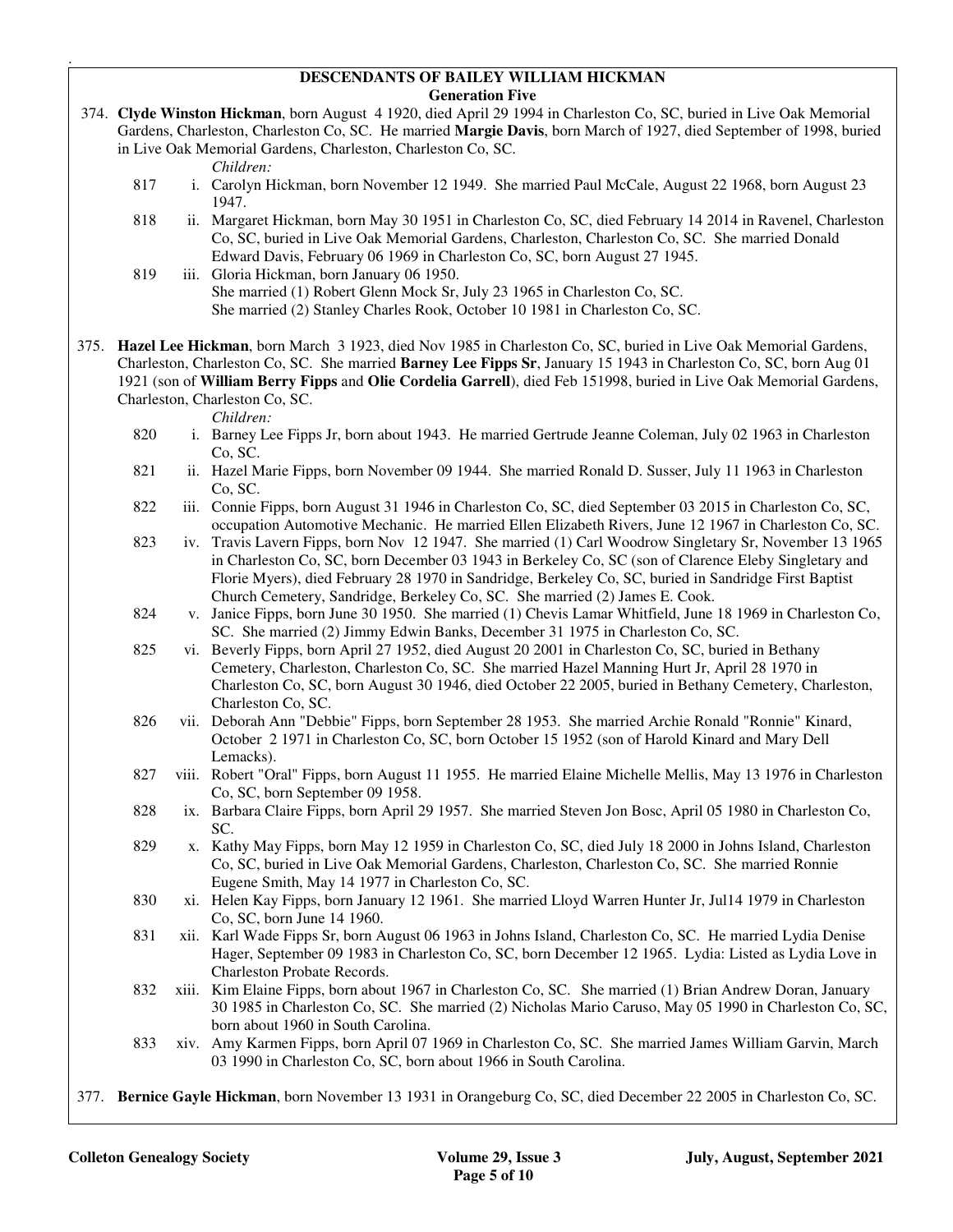She married **James Washington Davis**, February 20 1947 in Charleston Co, SC, born May 29 1926, died January 31 2000. *Children:*<br>834 i James Ro

- i. James Rodney Davis, born December 20 1948 in Charleston Co, SC. He married Thelma Ritchie Chamberlin, born May 14 1948 in Charleston Co, SC.
- 835 ii. Gregory Allen Davis, born September 20 1955 in Charleston Co, SC. He married Patricia Valdine Roberts, April 14 1979 in Charleston Co, SC.
- 378. **Heber Hickman**, born February 28 1935 in Orangeburg Co, SC, died November 9 2002 in Johns Island, Charleston Co, SC, buried in Live Oak Memorial Gardens, Charleston, Charleston Co, SC. He married **Maude Louise Whiston**, March 23 1957 in Charleston Co, SC, born April 25 1939 in Charleston Co, SC.

.

- *Children:*<br>836 **i** Vickie Ela 836 i. Vickie Elaine Hickman, born April 27 1958. She married David McEwan, May 20 1978, born February 05 1958.
- 837 ii. Brett Alan Hickman, born March 17 1962 in Charleston Co, SC. He married Kristin Robertson, August 23 1986 in Columbia, Richland Co, SC, born December 27 1963.
- 838 iii. Darryl Scott Hickman, born September 15 1964. He married Pamela Ann Mallard, June 02 1984 in Calvary Baptist Church, Meggett, SC, born July 13 1964.
- 839 iv. Linda Anne Hickman, born November 18 1965. She married David Edward Steele, July 18 1987 in Summerville, Dorchester Co, SC, born July 26 1959.

379. **Doris Hickman**, born July 9 1937 in Orangeburg Co, SC, died June 16 1977 in Charleston Co, SC, buried in Holy Cross Cemetery, James Island, Charleston Co, SC. Social Security records indicate born 1935. She married **Frances Patrick Nolan**, 1953, born November 16 1931 (son of **Frank P. Nolan** and **Marciella Amelia Thompson**), died May 15 1996 in Charleston Co, SC, buried in Holy Cross Cemetery, James Island, Charleston Co, SC.

*Children:*

- 840 i. Donna Karen Nolan, born 1954. She married John Allen Moore Sr, July of 1972 in Charleston Co, SC.
- 841 ii. Sheree Lynn Nolan. She married Harry George Almstead, March of 1978 in Charleston Co, SC.
- 842 iii. Michael Shawn Nolan Sr, born 1961. He married (1) Roxanne Gates, December of 1982 in Charleston Co, SC. He married (2) Michelle Elizabeth Tuberville, August 21 1993 in Charleston Co, SC, born 1969 in South Carolina.
- 843 iv. Stephanie Rita Nolan, born July 13 1963. She married Joseph Arthur "Joey" Best, January of 1982 in Charleston Co, SC.
- 380. **Joyce Hickman**, born October 08 1940 in Orangeburg Co, SC. She married **Herman Laverne Mims**, February 23 1955 in Charleston Co, SC.

*Children:*

- 844 i. Crystal Darlene Mims. She married Gary Minor.
- 845 ii. Cynthia Denise Mims, born April 23 1958. She married Larry Kitchens.
- 846 iii. Selena Renee Mims. She married Kenneth Riggs.
- 381. **Haskell Philemon Hickman**, born June 27 1919 in Colleton Co, SC, died April 17 1988 in Colleton Regional Hospital, Walterboro, SC, buried in White Meeting Cemetery, occupation Retired J. P. Stevens. He married **Mary Florence Bazen**, January 02 1945 in Lumberton, Robeson Co, NC, born August 03 1927 in Robeson Co, NC (daughter of **Leonard Bazen** and **Eloise Britt**), died January 05 1976 in Walterboro, Colleton Co, SC, buried in White Meeting Cemetery. *Children:*
	- 847 i. Miriam "Florence" Hickman, born November 20 1944 in Jacksonboro, Colleton Co, SC, died June 1 2018 in Jacksonboro, Colleton Co, SC, buried in Hopewell Baptist Church, Adams Run, SC. She married (1) Heber Smoky Crosby. She married (2) Dan McCoy Edwards, born July 22 1936.
	- 848 ii. Barbara Ann Hickman, born Dec 1943 in Colleton Co, SC, died March 5 1946, buried in Bedon Baptist Church, Walterboro, SC,
	- 849 iii. Jimmy Haskell Hickman Sr, born August 15 1947 in Colleton Co, SC, died October 24 2003 in Colleton Medical Center, Walterboro, SC, buried in Adams Run Baptist Church Cemetery, Adams Run, Charleston Co, SC. He married (1) Sadie Herndon, born September 26 1950 in Colleton Co, SC (daughter of Norman Herndon and Herlene Gooding), died October 26 2015 in Walterboro, Colleton Co, SC. He married (2) Suzanne Johnson.
	- 850 iv. Joyce Faye Hickman, born July 19 1956 in Colleton County Hospital, Walterboro, SC. She married (1) James Robert Banks. James: Remarried to Rite (last name Unknown). She married (2) Trussie Frank Mead.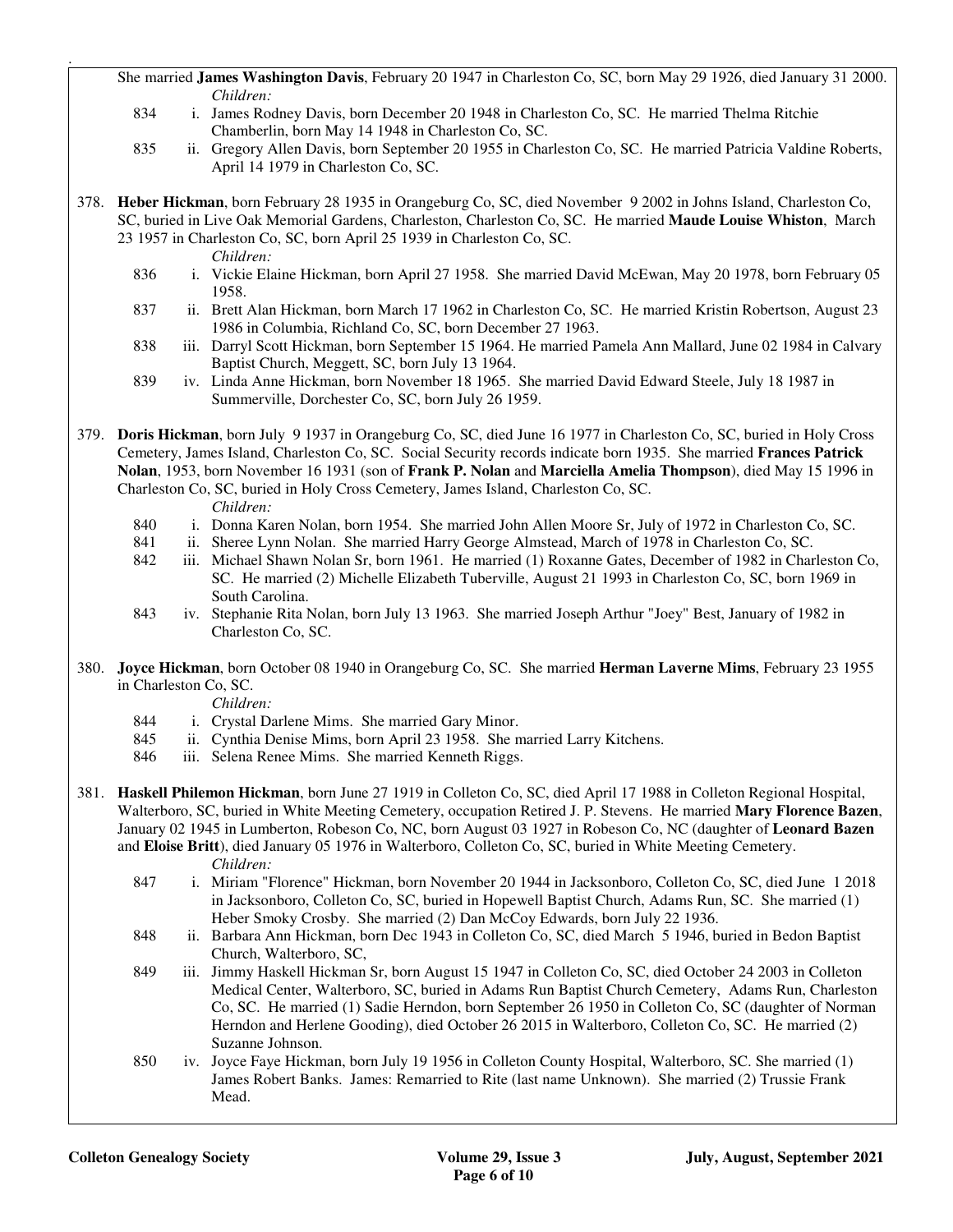- 382. **James "Theodore" Hickman Sr**, born October 18 1922, died August 05 1972. He married **Hattie Alberta Ann Davis**, March 17 1945, born September 27 1929 in Orangeburg Co, SC (daughter of **Henry W. Davis** and **Bertha Robertson**), died October 29 2011 in Charleston Co, SC, buried in White Church Cemetery, Ravenel, Charleston Co, SC. **Hattie**: Hattie Davis Hickman had 18 grandchildren and 42 great grandchildren and 12 Great-Great grandchildren as of Oct 2011. Preceased in death by grandson, Timmy Evans and four brothers James, John, Boyd and Edward Davis.
	- *Children:*

.

- 851 i. Lillian Theodocia Hickman, born October 31 1945, died October 2 1986, buried in Adams Run Baptist Church Cemetery, Adams Run, Charleston Co, SC. She married Robert S. Grooms.
- 852 ii. James Moody Hickman Sr, born July 18 1948 in Jacksonboro, Colleton Co, SC, died May 9 2018 in Round O, Colleton Co, SC, buried in Adams Run Baptist Church Cemetery, Adams Run, Charleston Co, SC. He married Martha Carol Chubb, September 3 1966 in Adams Run Baptist Church, Adams Run, Charleston Co, SC, born April 27 1949.
- 853 iii. Shirley Virginia Hickman, born October 16 1949 in Meggett, Charleston Co, SC, died February 19 1950 in Colleton Co, SC.
- 854 iv. Henry Eugene Hickman Sr, born August 03 1951 in Meggett, Charleston Co, SC. He married Diane Croft, January 12 1971 in Rantowles, Charleston Co, SC, born September 28 1955 in Bamberg Co, SC.
- 855 v. James Theodore "JT. Hickman Jr, born September 05 1952 in Charleston Co, SC, died April 26 1997 in South Carolina. He married Deborah Gail Culver, November 20 1971, born November 08 1953.
- 856 vi. Patricia Ann Hickman, born December 15 1954 in Charleston Co, SC. She married Michael Allen Crosby Sr, October 20 1970 in Walterboro, Colleton Co, SC, born August 23 1953 in Walterboro, Colleton Co, SC (son of James Robert Crosby and Janie D. Hiers), died April 26 2001 in Walterboro, Colleton Co, SC, buried in Glendale Memorial Cemetery, Walterboro, SC.
- 857 vii. Lou Wanna Hickman, born July 24 1956. She married (1) Joseph Edward "Joe" Evans Sr. She married (2) Vince Warren.
- 858 viii. Brenda Lee Hickman, born December 21 1958 in Charleston Co, SC. She married (1) Harold E. Hiers Sr, born June 28 1957 in Walterboro, Colleton Co, SC (son of Harold Bowen Hiers Sr and Gertrude Raymond), died October 10 1982 in Walterboro, Colleton Co, SC, buried in Carter's Ford Baptist Church, Lodge, SC, occupation Farmer. She married (2) James Harold "Butch" Kelly Jr, born July 27 1949.
- 383. **Junior Martin Hickman**, born December 2 1925 in Walterboro, Colleton Co, SC, died February 6 2000 in Adams Run, Charleston Co, SC, buried in Adams Run Baptist Church Cemetery, Adams Run, Charleston Co, SC, military Veteran of World War II. He married **Mary Rebecca Hiers**, 1946 in Walterboro, Colleton Co, SC, born June 14 1926 in Colleton Co, SC (daughter of **Gus "Emlen" Hiers** and **Winnie Ann "Annie" Craven**), died May 8 1988 in Colleton Regional Hospital, Walterboro, SC, buried in Adams Run Baptist Church Cemetery, Adams Run, Charleston Co, SC. **Mary**: Previously married to Bennie Lee Bazzle.
	- *Children:*
	- 859 i. Walter Martin Hickman Sr, born January 19 1948 in Jacksonboro, Colleton Co, SC. He married (1) Rita Ann Richter, April 3 1965 in Adams Run, Charleston Co, SC, born September 11 1946 in Columbia, Richland Co, SC. He married (2) Mary Elizabeth Smoak, September 05 1977 in Charleston Co, SC, born March 8 1951 in Walterboro, Colleton Co, SC (daughter of Esmond Riley Smoak and Eunice Katherine Crosby), died April 21 2016 in Walterboro, Colleton Co, SC.
	- 860 ii. Dale Winnie Hickman, born July 10 1953 in Colleton County Hospital, Walterboro, SC.
	- 861 iii. Debbie Frances Hickman, born August 07 1956 in Colleton County Hospital, Walterboro, SC.
	- 862 iv. Judy Dorothy Hickman, born February 17 1950 in Meggett, Charleston Co, SC. She married Donald Eugene Fillers Sr, June 14 1965 in Walterboro, Colleton Co, SC, born September 29 1943 in West Virginia.
- 386. **Virginia Roxie Hickman**, born February 18 1932. She married **Dowling Hazzie Garvin**, December 21 1949 in Charleston Co, SC, born August 28 1914 (son of **George Eldridge Garvin** and **Georgie Emily Hodges**). *Children:*
	- 863 i. Virginia Elaine "Suzie" Garvin, born December 24 1950 in Meggett, SC. She married Gary Manning Rentz, February 04 1968 in Adams Run Baptist Church, Adams Run, Charleston Co, SC, born August 2 1948 in Charleston Co, SC, died August 15 1991 in Charleston, SC, buried in St Paul Episcopal Church Cemetery, Hollywood, SC.
- 387. **Pearl Annalee Hickman**, born March 17 1934 in Clyo, GA, died March 30 2012 in Hollywood, SC, occupation Bookkeeper, Retired West Ashley Redi-Mix. Surviving in addition to her husband are: five daughters and two sons: Marilyn Peternel (Jeff) of Moncks corner, Amy Reynolds (David) of Elloree, SC, Joy Parks (Neil) of Columbia, SC, Daniel Heiden of Austin, TX, Thomas Winn of Ravenel, SC, Patricia Friel (Alex) of Charleston, and Angie Smoak (Frankie) San Antonio, TX, five grandchildren, one great grandchild.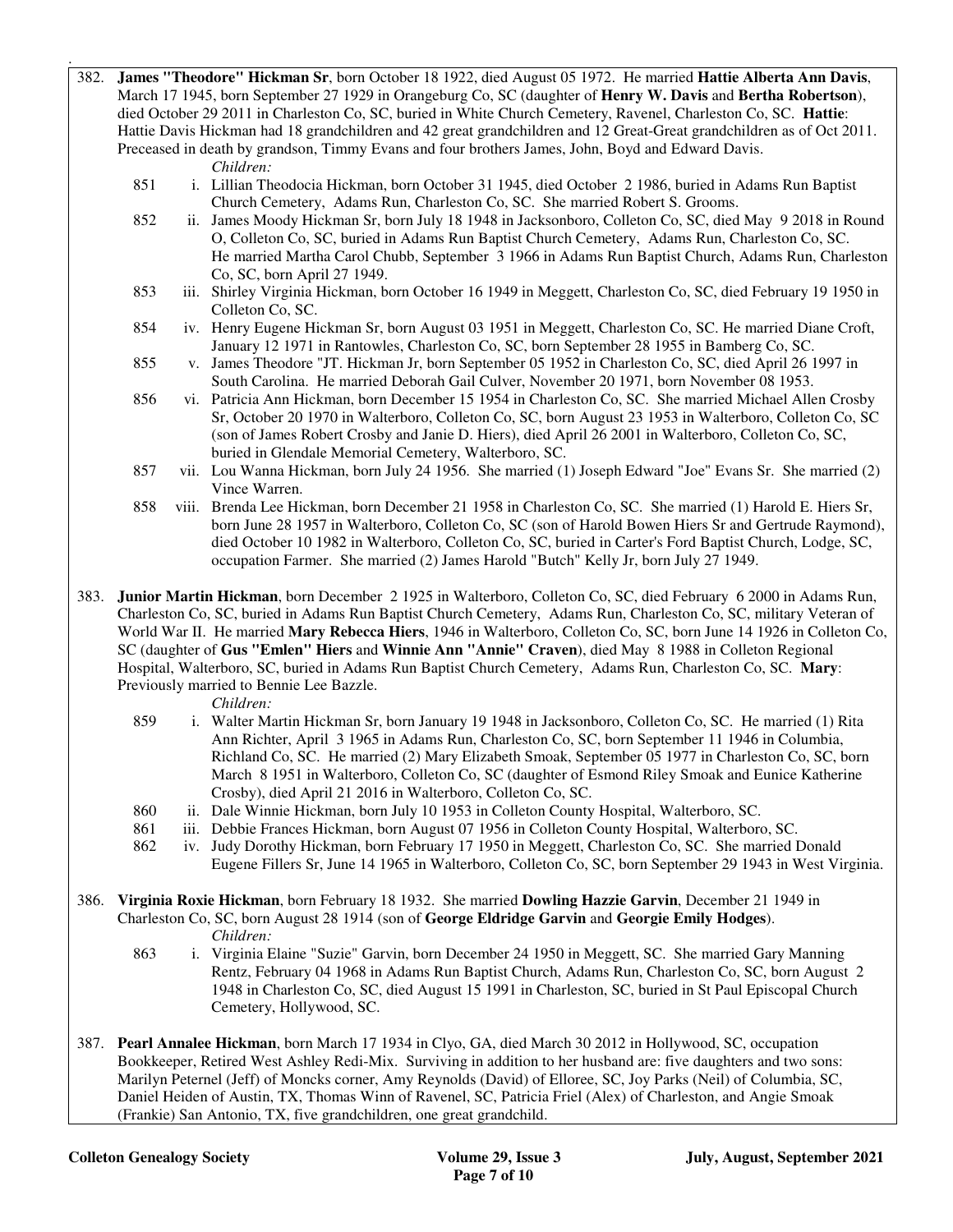*Children:*

.

 864 i. Marilyn Delores Hickman, born 1954 in South Carolina. She married (1) Unknown Roberts. She married (2) Jefferey Joseph "Jeff" Peternel, February 11 1996 in Charleston Co, SC, born 1953 in Ohio.

She married **William P. Elledge**.

She married **James Melvin Winn**, June of 1958 in Charleston Co, SC.

*Children:*

865 ii. Thomas Winn.

 She married **Arnold "Marshall" Heiden**, December 16 1995 in Charleston Co, SC, born 1936 in South Carolina. **Arnold**: Married previously and had Amy Sue Heiden born 1963 married David Wayne Reynolds, Melanie Joy Heiden born 1965 married Larry Neil Parks, Daniel Heiden Patricia Beth Heiden born 1971 married Alexander Patrick Friel.

391. **Susan Victoria Davis**, born January 14 1929 in Ashton, Colleton Co, SC, died May 13 2011 in Orangeburg Co, SC, buried in Crestlawn Memorial Gardens, Orangeburg, Orangeburg Co, SC. six daughters, Diane (Abe) Chavis of North, Pearl (Carlos) Michalec, Kathy Johnson, Gloria (Adam) Williams, all of Orangeburg, Doris (Gary) Grimes of Hopkins, and Christine Hobbs of Moncks Corner; two sons, Vernon Weatherford and Ed Weatherford, both of Orangeburg; six grandchildren, Michelle Pratt, Christine Michalec, Johnathan Williams, Jeremy Weatherford, Harry Hobbs Jr. and Jacob Weatherford; six grandchildren, Michelle Pratt, Christine Michalec, Johnathan Williams, Jeremy Weatherford, Harry Hobbs Jr. and Jacob Weatherford. She married **Capers Wilson "CW" Weatherford**, born August 25 1921, died June of 1980 in Orangeburg Co, SC, buried in Crestlawn Memorial Gardens, Orangeburg, Orangeburg Co, SC.

*Children:*

- 866 i. Diane Weatherford. She married Abe Chavis.
- 867 ii. Pearl Weatherford. She married Carlos Michalec.
- 868 iii. Kathy Weatherford. She married Unknown Johnson.
- 869 iv. Gloria Weatherford. She married Adam Williams.
- 870 v. Doris Weatherford.
- 392. **Douglas "Marshall" Davis**, born November 5 1930 in Ashton, Colleton Co, SC, died April 30 2013, buried in Aiken Memorial Gardens, Aiken, SC, occupation Retired from Owens Corning Fiberglass Company, military US Marine Veteran. He married (1) **Evelyn Marie Linder**.

*Children:*

- 871 i. Sandra Davis. She married Wayne Hadley.
- 872 ii. Rita Sue Davis, born February 27 1953. She married Larry K. Neal.
- 873 iii. Sharon Davis. She married (1) Rusty New. She married (2) Unknown Hughes.
- 874 iv. Bobby Davis. He married Regina Unknown.
- 875 v. Ronnie Davis. He married Rita Unknown.
- 876 vi. Richard Davis. He married Dawn Unknown.

 He married (2) **Ethel Campbell**, born June 22 1933 in Tampa, Hillsborough Co, FL (daughter of **Merrill Kingsland "Happy" Campbell** and **Ruth Douglas**), died January 27 2014 in Allendale Hospital, Allendale, SC, buried in Sandy Run Cemetery, Hampton Co, SC, occupation Retired from Southern Bell Telephone in Aiken after 30 years as a manager.

- 396. **Queenie Viola Davis**, born November 23 1941 in Hampton Co, SC. She married **Franklin Layvonne "Frank" Murdaugh**, born February 10 1936 (son of **Cornelious Franklin Murdaugh** and **Latia "Irene" Gibson**). *Children:*
	- 877 i. Tamara Dee Murdaugh, born June 15 1963. She married Randy Oren Bishop, September 09 1987, born July 03 1959.
	- 878 ii. Franklin Layvonne Murdaugh Jr, born October 10 1964. This was Franklin Layvanne Murdaugh Jr. second marriage. He married Angela Grace Hemingway, January 20 2007. Angela: This was her third marriage.
	- 879 iii. Neal Rawls Murdaugh, born June 22 1970. He married Kimberly Michelle DuRant, October 09 2004 in Sand Hill Baptist Church, Varnville, SC.
- 400. **Earl Langdale**, born Oct 005 1900 in Walterboro, Colleton Co, SC, died January 31 1936 in Spartanburg, SC, buried in Elmwood Cemetery, Columbia, Richland Co, SC. He married **Bertie Mae Groce**, November 27 1920 (daughter of **Dudley Groce** and **Lillian Ward**). *Children:*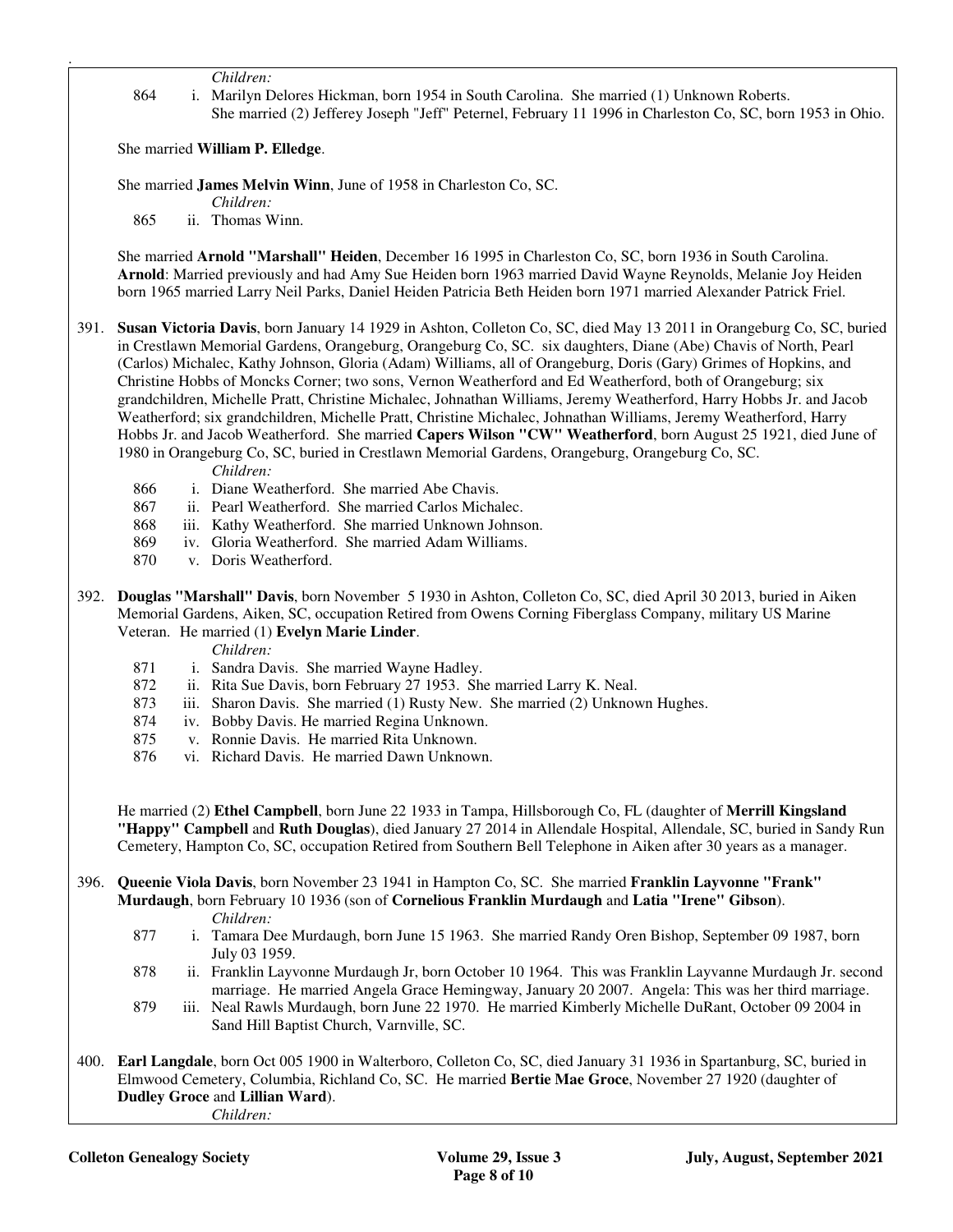| 880 | i. Edna Letha Langdale, born February 23 1922 in Charleston Co, SC, died June 20 2011 in Fellowship Health        |
|-----|-------------------------------------------------------------------------------------------------------------------|
|     | & Rehab Center, Anderson, SC, buried in South End Cemetery, Bamberg, Bamberg Co, SC, occupation 23                |
|     | years Retired Bamberg County Office on Aging. She is survived by one son, Earl (Eleanor) James of Cope;           |
|     | one daughter, Elsie (Ron) Perdue of Anderson; five grandchildren, Candice (John) Burnside of Irmo, Sharon         |
|     | (Danny) Bickley of Chapin, Missy (Joe) Rigsby of Charleston, Byron (Sherrill) Perdue and Cindy (Tom)              |
|     | Wade; 12 great grandchildren; and one great-great-grandchild. She married James Medlin.                           |
| 881 | ii. Earl Aaron Langdale, born July 10 1923 in South Carolina, died April 16 1937.                                 |
| 882 | iii. Evelyn Avrol Langdale, born April 08 1925 in Spartanburg, SC, died February 10 1983, buried in South         |
|     | End Cemetery, Bamberg, Bamberg Co, SC. She married George Clifford Black, born October 31 1920 (son               |
|     | of William Henry Black and Minnie Jeffcoat), died January 04 1979, buried in South End Cemetery,                  |
|     | Bamberg, Bamberg Co, SC.                                                                                          |
| 883 | iv. Joseph Dudley Langdale, born February 03 1927 in South Carolina, died November 06 2003 in Townville,          |
|     | Anderson Co, SC, buried in Oconee Memorial Park & Mausoleum Seneca, Oconee Co, SC. He married                     |
|     | Ruth Joyce Rowland, born December 30 1929 in Marion, McDowell Co, NC (daughter of Charles Andrew                  |
|     | Rowland and Ruth Viveline Lamb), died November 05 2003 in Townville, Anderson Co, SC, buried in                   |
|     | Oconee Memorial Park & Mausoleum Seneca, Oconee Co, SC.                                                           |
| 884 | v. Charles Augustus Langdale, born May 12 1929, died September 20 1950 in Killed in Action along Han              |
|     | River, Seoul, South Korea, buried in South End Cemetery, Bamberg, Bamberg Co, SC. Corporal Langdale               |
|     | was awarded the Purple Heart, the Combat Action Ribbon, the Korean Service Medal, the United Nations              |
|     | Service Medal, the National Defense Service Medal, the Korean Presidential Unit Citation and the Republic         |
|     | of Korea War Service Medal.                                                                                       |
| 885 | vi. Annie Ruth "Ann" Langdale, born January 03 1934 in Spartanburg, SC, died August 13 2010 in North              |
|     | Augusta, Aiken Co, SC, buried in Pineview Memorial Gardens Cemetery, North Augusta, Aiken Co, SC.                 |
|     | five grandchildren, Jason (Amanda) Rodgers, Patrick (Evonne) Rodgers, Austin Long, Anna Long and                  |
|     | Kaylee Long; three great grandchildren, Ashley Rodgers, Kennedy Rodgers and Julia Rodgers; two sisters,           |
|     | Edna Medlin, Anderson, SC and Doris Tracey, Rochester, NY. She married Franklin Antley Long Sr,                   |
|     | August 21 1953 in Bamberg Co, SC, born June 22 1933 (son of Robert Carson Long Sr and Lillian                     |
|     | Catherine Antley), died August 17 2009, buried in Pineview Memorial Gardens Cemetery, North Augusta,              |
|     | Aiken Co, SC.                                                                                                     |
|     |                                                                                                                   |
|     | 401. Ethel Beatrice Langdale, born September 27 1903 in Colleton Co, SC, died August 04 1936 in Baptist Hospital, |
|     | Columbia Richland Co SC buried in Elmwood Cemetery Columbia Richland Co SC She married A R Mendenhall             |

- Columbia, Richland Co, SC, buried in Elmwood Cemetery, Columbia, Richland Co, SC. She married **A. B. Mendenhall**. *Children:*
	- 886 i. Kenneth Elwood Mendenhall, born August 04 1936, died August 04 1936, buried in Elmwood Memorial Gardens, Columbia, Richland Co, SC.
- 404. **Calvin Alvoied Langdale**, born July 02 1917 in Charleston Co, SC, died November of 1982 in Augusta, GA, buried in Elmwood Memorial Gardens, Columbia, Richland Co, SC. He married **Annie Laura Howell**, born April 27 1919, died March 19 2004, buried in Elmwood Memorial Gardens, Columbia, Richland Co, SC.

# *Children:*

.

- 887 i. Thomas Calvin Langdale, born about 1939 in South Carolina.
- 409. **Eunice Ira Langdale**, born May 08 1915 in Savannah, Chatham Co, GA, died July 17 1995 in North Charleston, SC, buried in Evergreen Christian Church Cemetery, Walterboro, Colleton Co, SC. She married **Edgell John Hiott**, born October 12 1911, died June 11 1972, buried in Evergreen Christian Church Cemetery, Walterboro, Colleton Co, SC. *Children:*
	- 888 i. Richard Louis Hiott, born November 18 1934, died March 24 1962.<br>889 ii. Elaine Louise Hiott, born October 04 1944 in Florida. She married of
	- ii. Elaine Louise Hiott, born October 04 1944 in Florida. She married (1) Ronald Frank Kopeck, marriage license December 23 1969 in Charleston Co, SC. She married (2) William David Kornahrens, December 12 1992 in Charleston Co, SC, born April 06 1942 in Charleston Co, SC.